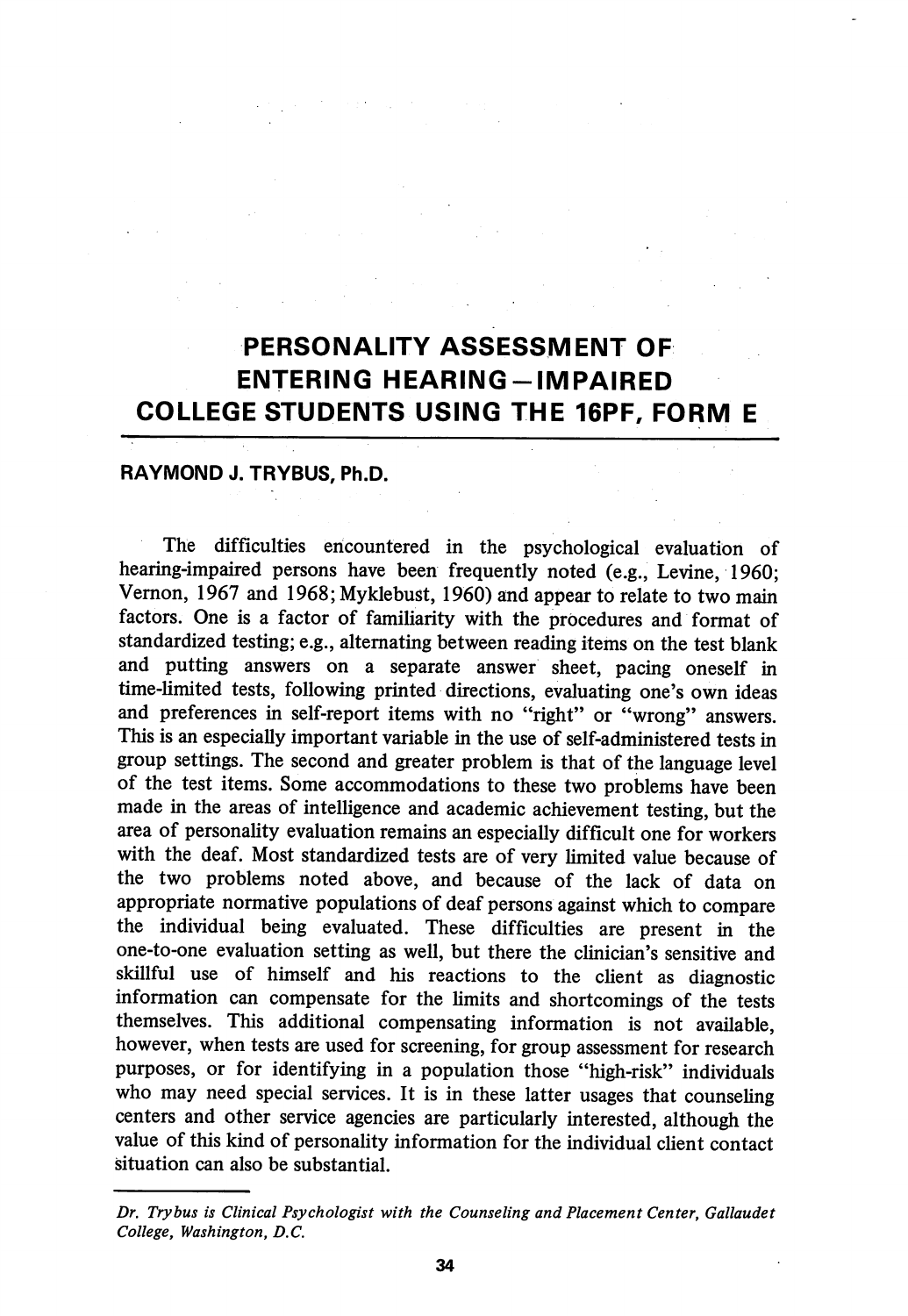The Sixteen PF (for Personality Factors) Test is an objective instrument with respect to item content, response alternatives, scoring, and profiling; it is designed to measure the dimensions of personality as derived from extensive factor-analytic study of real life behavior and self reporting answers on questionnaire items. For practical purposes the test uses the 16 primary factors which will be described below; for special purposes and tesearch use other factors, including higher order factors, can be computed. Each of the 16 factors is defined as a dimension with two poles or end-points; thus, an individual can be described as exhibiting either end of a dimension or any point in between. For example, Factor B, an intelligence factor, can be labeled as dull, low intelligence at one pole, vs. bright, high intelligence at the other pole. An individual's score on this factor then places him at one end or the other of this continuum, or at some point in between. The location of an individual's score on this factor thus places him at some relative standing on the personality factor in question, by comparison with some specified comparison group (norm group). An individual who is exceedingly bright by comparison with the general population wiU thus have a score at or near the pole labeled "bright, high intelhgence." On the other hand, if this individual were to be compared with a norm group consisting entirely of nuclear physicists, the same score might locate him, say, near the middle of this exceptionally bright group of people on the dimension of intelligence.

There are many ways to express, statistically, where an individual's score on some dimension locates him with respect to the comparison group. The 16 PF uses "sten" scores (from "standard ten") to do this. The possible sten scores thus run from 1 to 10, with a mean of 5.5 and a standard deviation of 2.0. A person whose score is exactly at the mean or average for his comparison group would have a sten score of 5.5 on that dimension. Scores higher or lower than 5.5 indicate relative standing away from this mean toward one or the other of the poles or endpoints which define the dimension.

Each of the 16 dimensions (or factors or scales) has its endpoints defined in terms of technical labels that encompass the relevant research findings; these endpoints can also be defined more simply and approximately by the use of a few descriptive terms giving the "flavor" of the dimension. The following are such descriptions of the endpoints of the 16 dimensions:

#### FACTOR MEANING OF LOW SCORE MEANING OF HIGH SCORE

| A  | Reserved, aloof                 |
|----|---------------------------------|
| B  | Dull, less intelligent          |
| C  | Emotional, affected by feelings |
| Е  | Submissive, humble, mild        |
| F  | Sober, serious, prudent         |
| G. | Casual, expedient               |
| H  | Timid. shv. restrained          |

Outgoing, warmhearted Bright, more intelligent s **Emotionally stable, mature** Dominant, assertive, aggressive Enthusiastic, happy-go-lucky Conscientious, moralistic Fimid, shy, restrained and all research adventurous, bold, uninhibited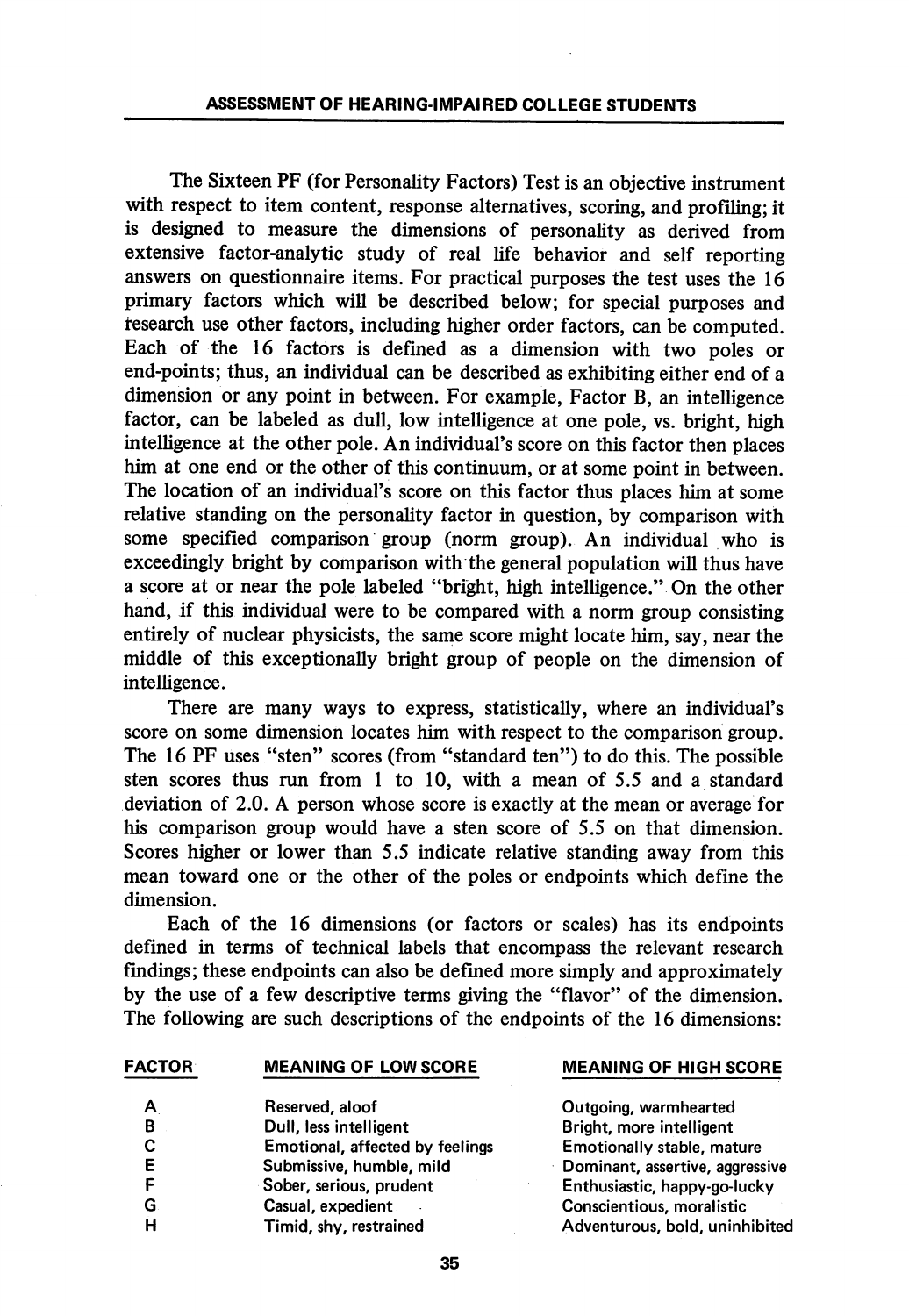| <b>FACTOR</b> | <b>MEANING OF LOW SCORE</b>      | <b>MEANING OF HIGH SCORE</b>     |  |  |  |  |
|---------------|----------------------------------|----------------------------------|--|--|--|--|
|               | Tough, practical                 | Imaginative, sensitive, artistic |  |  |  |  |
|               | Trusting, easy to get along with | Suspicious, hard to fool         |  |  |  |  |
| М             | Conventional, proper, careful    | Unconventional, eccentric        |  |  |  |  |
| N             | Simple, unpretentious            | Sophisticated, shrewd            |  |  |  |  |
| O             | Confident, self-assured          | Insecure, apprehensive           |  |  |  |  |
| Ω1            | Conservative, traditional        | <b>Experimenting, liberal</b>    |  |  |  |  |
| Ω2            | Group-dependent, sociable        | Self-sufficient, independent     |  |  |  |  |
| Q3            | Undisciplined, impulsive         | Self-controlled, considerate     |  |  |  |  |
| Q4            | Stable, calm, relaxed            | Tense, restless, impatient       |  |  |  |  |
|               |                                  |                                  |  |  |  |  |

The results of an individual's scores on the 16 scales of the test thus form a "profile" which indicates his standing compared to the norm group on the 16 factors of normal personality. The norm group to which the individual is compared is thus of crucial importance in the understanding of the results of the test. For example, it might be interesting to compare an individual to the hypothetical group of nuclear physicists mentioned above, but the results of such a comparison would be of no use in estimating how the individual will compare to the student body in a school for the deaf or how well he is likely to fit in at Gallaudet College. Comparing the individual to an appropriate norm group is thus of critical importance, and it is the problem to which the present paper is addressing itself.

The 16 PF first consisted of parallel forms A and B for high-school hterate adults; forms C and D followed, shortening the test and reducing the reading level to about that of newspaper literacy. Even this was inadequate for large numbers of low-literate adults, and in 1967 Eber and Cattell devised Form E for this group, with a reading level between grade 3 and 6. As a result, it is a potentially valuable instrument for use with deaf adults who typically read in this literacy range. Its usefulness is being investigated at Gallaudet College, where the majority of incoming students do not meet minimal standards for college admission, and are assigned to a preparatory year.

In addition to the lower reading level. Form E also incorporates a different response system, having only two alternatives instead of the three alternatives used in the other forms. This two-choice option reduces the number of incorrectly answered protocols and simplifies the judgmental task involved in responding to each item. In Form E the individual selects either the left-hand or the right-hand alternative of a pair, and marks the corresponding left-hand or right-hand box of a pair on the answer sheet. It is also shorter in length than the original forms, with a total of 128 items as compared with the 187 items of Forms A and B. The present study will report on the use of this instrument with the group of deaf and hard of hearing students who entered Gallaudet College in the summer of 1971, and will present preliminary norm tables based on this population.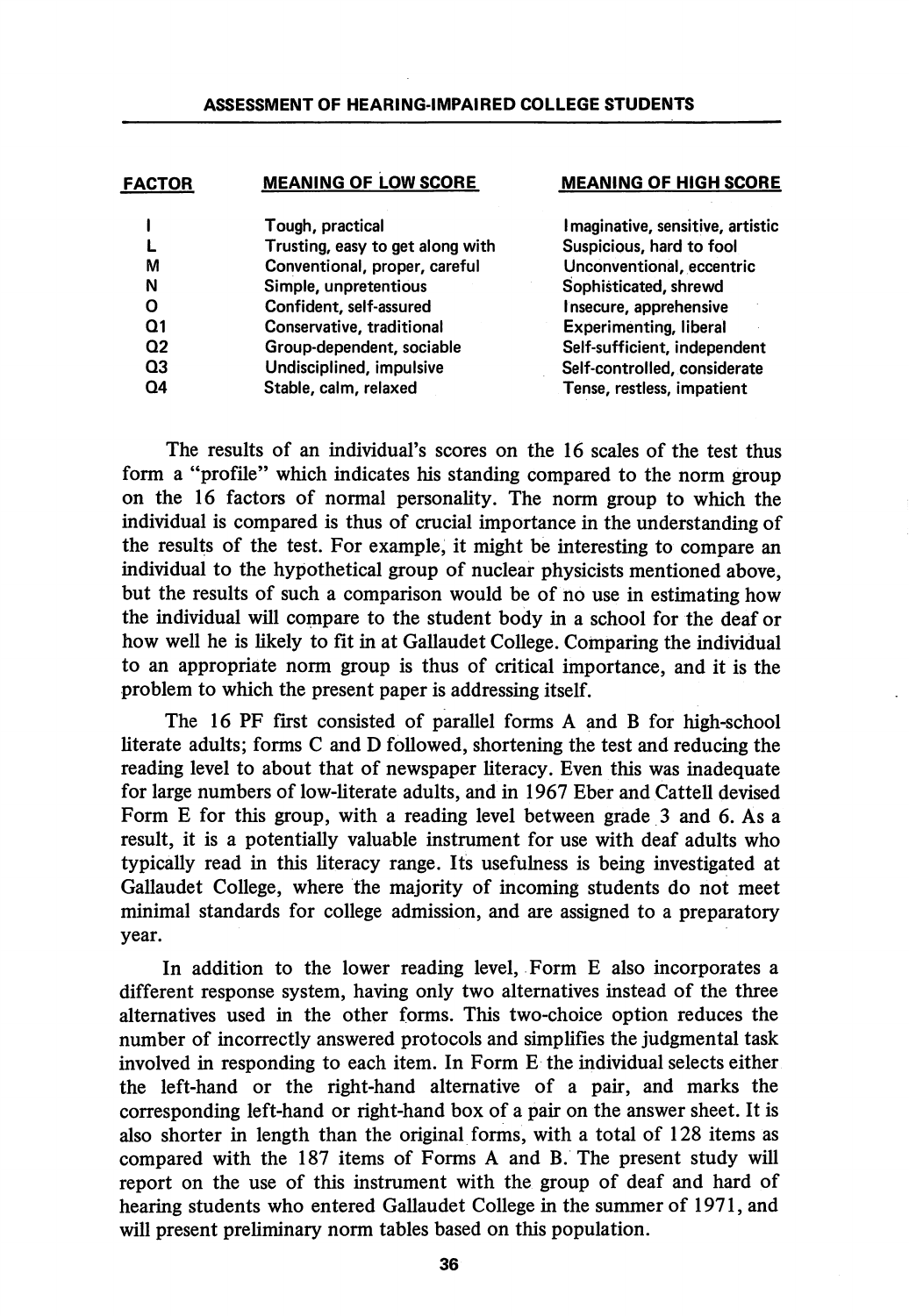### Procedure

The 16 PF, Form E, was administered to a total of 280 incoming students, 142 female and 138 male. All students accepted for admission to Gallaudet College have a hearing loss and related special communication needs sufficient to make it very difficult or impossible for them to profit from a college setting designed for the normally hearing. Beyond this definition of functional disability, figures are not available regarding precise extent of hearing loss for the group as a whole at the present time. The 121 incoming students who attended the summer session took the test near the beginning of that session. The remaining 159 students took the test in mid-August during the orientation program for new students. All testing was done in a group setting in a classroom. In accordance with the standard procedure, no time limit was imposed; most students, however, finished within one hour. The t-test for the difference between group means was then used to compare this Gallaudet sample with various appropriate normative groups on whom data was presented in the Interim Manual Supplement for Form E (Eber and Cattell, 1971). Comparisons were also made between males and females within the Gallaudet sample, establishing the appropriate ness of separate data presentation and separate norm tables for the two sexes.

## Results and Discussion

For each sex, norm groups are available for ages 14-20 and for ages 21-59. The Gallaudet sample had a mean age of 19.6 years for the total sample, 19.7 for males and 19.5 for females. The standard deviations for these three groups were 3.0, 2.7, and 3.3 years, respectively. This poses some questions as to which age norm group is the more appropriate for comparison, and thus comparisons were made with both age groups for both sexes. For the Gallaudet females, compared with the age 14-20 norm group, differences between the corresponding scales were non-significant for scales A, E, G, H, I, M, and N. Differences significant beyond the .01 level were found for the remainder of the scales of the test. By comparison with the older (21-59) norm group females, the Gallaudet females showed no significant differences on scales A, N, and Q3. Differences on scales M and O were significant beyond the .10 level; scale I beyond the .05 level; and all other scales showed significant differences beyond the .01 level. In a rough sense, then, the Gallaudet female sample showed a closer "fit" with the younger age group.

Among the Gallaudet males, in comparison with norm group males aged 14-20, differences were nonsignificant on scales M, N, and Q4. Scale O showed differences significant at the .05 level, and all other differences were significant beyond the .01 level. By comparison with the older male group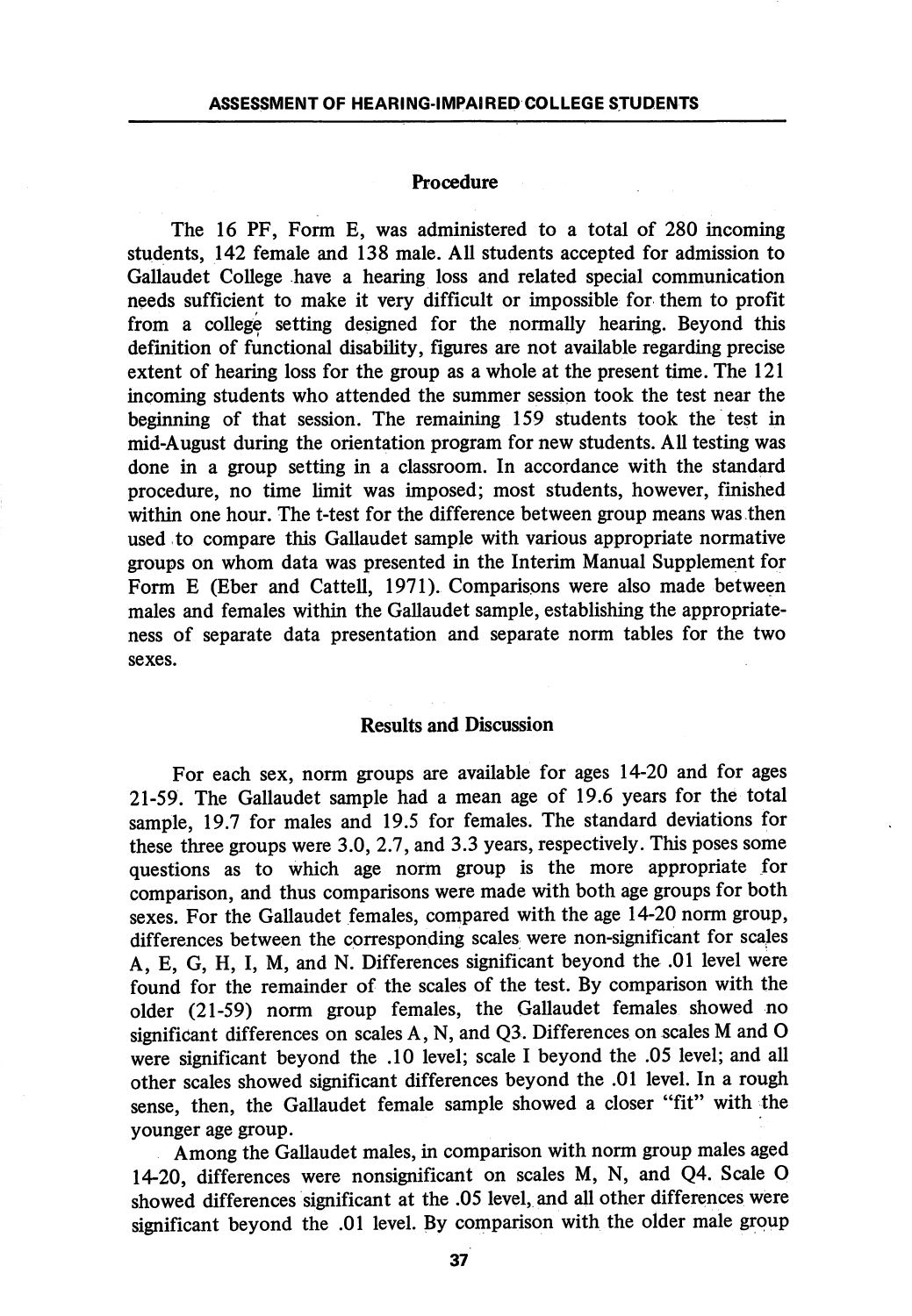(aged 21-59), differences were not significant on scales .N and Q3. The difference on scale M was significant at the .10 level, and all other scales showed differences significant beyond the .01 level.

The direction and meaning of these differences can be summarized as follows, in each case for the comparison with the age 14-20 norm groups. For the females, the greatest difference was on Factor B, an intelligence factor, with the Gallaudet females being substantially brighter than the norm group; this is as would be expected for a college group by comparison with general norms. Gallaudet females were also more emotionally stable, more happy-go-lucky, more liberal in their thinking, and more controlled and self-disciplined than the normative average. They were also less suspicious, less apprehensive and troubled, less self-sufficient, and less tense than the norm.

For the males, again the intelligence factor displayed the greatest difference, in favor of the Gallaudet group. Gallaudet males were much more liberal in their thinking, more sensitive and tender-minded, more impulsive and happy-go-lucky, more outgoing, emotionally stable, assertive, and aggressive, more bold and venturesome, more suspicious, and more

|                |         |              |                | <b>STEN SCORES</b> | Group<br><b>Raw Score</b> | Group<br><b>Raw Score</b> |    |   |              |             |      |
|----------------|---------|--------------|----------------|--------------------|---------------------------|---------------------------|----|---|--------------|-------------|------|
| <b>FACTOR</b>  |         | 2            | 3              | 4                  | 5                         | 6                         | 7  | 8 | 9<br>10      | <b>Mean</b> | S.D. |
| Α              | $0-2$   | 3            | 4              | 5                  |                           | 6                         | 7  |   | 8            | 5.7         | 1.4  |
| B              | 0-3     | 4            | 5              | 6                  | 7                         |                           | 8  |   |              | 6.8         | 1.2  |
| C              | $0 - 1$ |              | $\overline{2}$ | $3-4$              | 5                         | 6                         |    | 7 | 8            | 5.0         | 1.8  |
| Ε              | -       | 0            | 1              |                    | 2                         | 3                         | 4  | 5 | 6<br>7-8     | 2.7         | 1.6  |
| F              | $0-1$   | 2            | З              | $4 - 5$            | 6                         | 7                         |    | 8 |              | 5.9         | 1.8  |
| G              | $0-2$   |              | 3              | 4                  |                           | 5                         | 6  | 7 | 8            | 4.9         | 1.5  |
| Н              |         | 0            | 1              | $\mathbf 2$        | 3                         | 4                         | 5  | 6 | 8<br>7       | 3.5         | 2.1  |
|                | $0 - 2$ | 3            | 4              | 5                  | 6                         | 7                         | -  | 8 |              | 6.0         | 1.6  |
|                | 0       | -            | 1              | 2                  | 3                         |                           | 4  | 5 | $6 - 7$<br>8 | 3.3         | 1.5  |
| М              | $0 - 1$ |              | 2              | ---                | 3                         | 4                         | -- | 5 | 6<br>$7-8$   | 3.6         | 1.3  |
| N              | $0-1$   | 2            |                | 3                  | 4                         |                           | 5  | 6 | 7-8          | 4.2         | 1.3  |
| O              | 0       | 1            | 2              | 3                  | 4                         | 5                         | 6  | 7 | 8            | 4.6         | 1.9  |
| Q1             | 0       | 1            | $\overline{2}$ | 3                  | 4                         | 5                         | 6  |   | 7<br>8       | 4.6         | 1.7  |
| Q2             |         | 0            |                | 1                  | 2                         | 3                         | 4  | 5 | 6<br>7-8     | 2.4         | 1.8  |
| Q <sub>3</sub> | $0 - 1$ | $\mathbf{z}$ | 3              | 4                  | 5                         | 6                         | -  | 7 | 8            | 5.3         | 1.6  |
| Q4             |         | 0            | 1              | $\overline{2}$     | 3                         | 4                         | 5  | 6 | 7<br>8       | 3.5         | 1.8  |

#### TABLE 1

# Sten Table, 16 PF, Form E\* Gallaudet College Females

'Based upon 142 cases, mean age 19.5 years, s.d. = 3.3 years. Entering Gallaudet Col lege freshmen and preparatory students. All deaf or hard of hearing. Body of table contains raw scores; read to top line for Sten scores.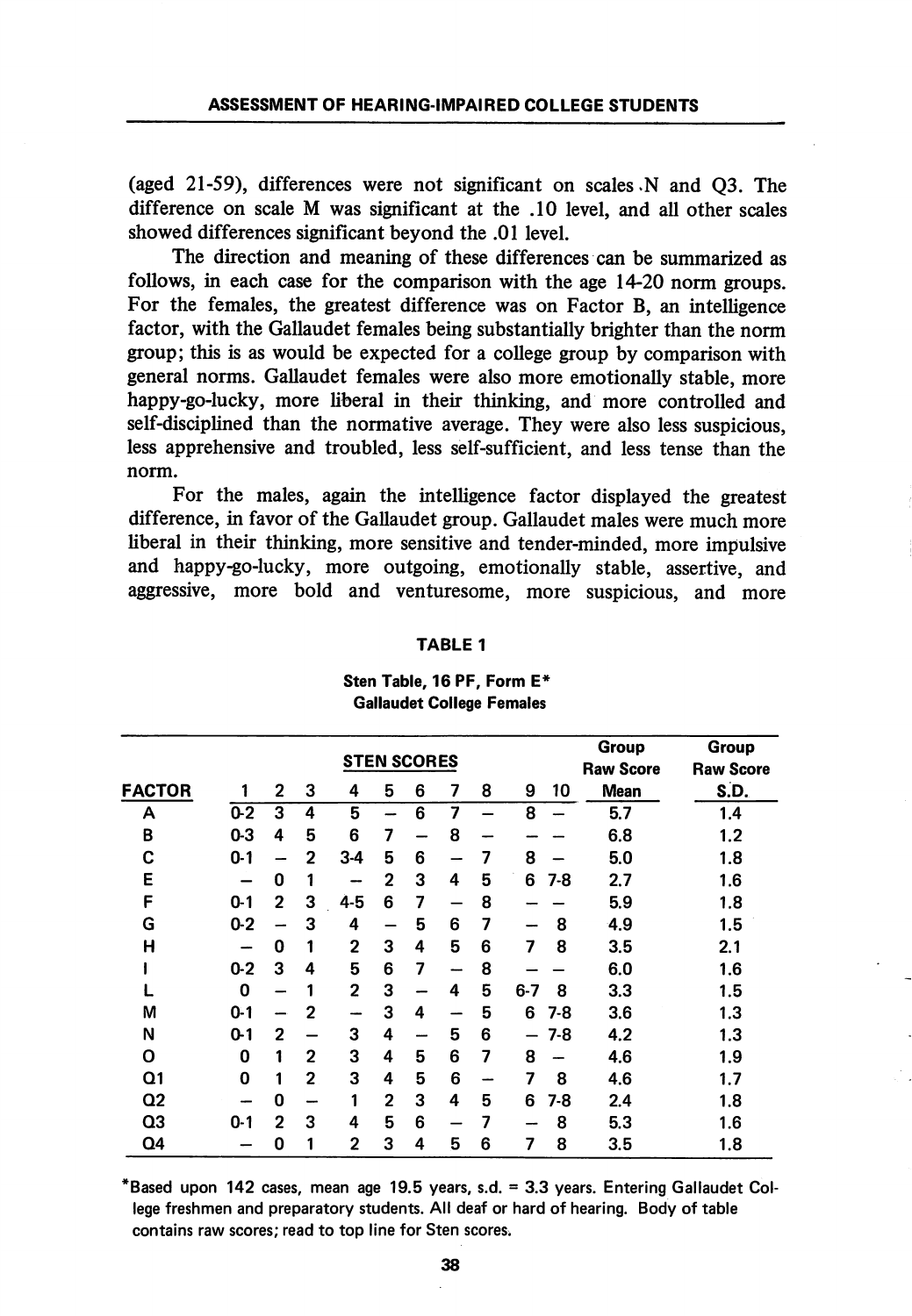controlled and self-disciplined. They were less conscientious, less apprehen sive, and less self-sufficient than the reference group.

Tables 1 and 2 are the preliminary norm tables based on this deaf population of 142 females and 138 males. It is imperative to bear in mind that all these students were of sufficient intellectual and personal capacities to have been admitted to Gallaudet College, and they are therefore not at all representative of the general deaf population in this age range. These tables are presented, however, since they may prove of some use to those who are concerned about the likehhood of a given individual being able to "fit in" at Gallaudet, and may serve to point up possible areas of special difficulty in adjusting to the people who now constitute Gallaudet's student body. It would be a serious error at this point to use these data in anything more than this suggestive fashion; it would be particularly premature to use divergences from these norms as a reason for discouraging or preventing an individual from applying to or attending Gallaudet. As our data base increases in the next year or two, these norm tables will become more definitive. In addition, studies are underway and will be continued each semester, to relate 16 PF scores at the time of admission to such criterion variables as survival into

#### TABLE 2

Sten Table, 16 PF, Form E\* Gallaudet College Males

|                |         |                |                | <b>STEN SCORES</b> | Group<br><b>Raw Score</b> | <b>Group</b><br><b>Raw Score</b> |                |   |   |       |             |      |
|----------------|---------|----------------|----------------|--------------------|---------------------------|----------------------------------|----------------|---|---|-------|-------------|------|
| <b>FACTOR</b>  |         | 2              | 3              | 4                  | 5                         | 6                                | 7              | 8 | 9 | 10    | <b>Mean</b> | S.D. |
| A              | $0-1$   | $\mathbf{2}$   | 3              | 4                  | 5                         |                                  | 6              | 7 | 8 |       | 5.0         | 1.6  |
| B              | $0-3$   | 4              | 5              | 6                  | 7                         |                                  | 8              |   |   |       | 7.0         | 1.3  |
| C              | $0-1$   | $\overline{2}$ | 3              |                    | 4                         | 5                                | 6              | 7 |   | 8     | 4.8         | 1.5  |
| Ε              | 0       | -              | 1              | 2                  | 3                         |                                  | 4              | 5 | 6 | 7-8   | 3.2         | 1.6  |
| È              | $0 - 1$ | $\overline{2}$ | $3-4$          | 5                  | 6                         | 7                                | -              |   | 8 |       | 5.9         | 1.8  |
| G              | $0 - 1$ |                | $\overline{2}$ | 3                  | 4                         | 5                                |                | 6 | 7 | 8     | 4.3         | 1.4  |
| н              | -       | 0              | 1              | 2                  | 3                         | 4                                | 5              | 6 | 7 | 8     | 3.8         | 2.0  |
|                | 0       | -              | $1-2$          | 3                  | 4                         | 5                                | 6              | 7 |   | 8     | 4.2         | 2.0  |
|                | 0       | 1              | $\overline{2}$ |                    | 3                         | 4                                | 5              | 6 |   | 7-8   | 3.8         | 1.6  |
| M              | 0       | 1              | $\mathbf{2}$   |                    | 3                         | 4                                | 5              |   | 6 | $7-8$ | 3.6         | 1.4  |
| N              | $0 - 1$ |                | $\overline{2}$ | 3                  | 4                         | —                                | 5              | 6 |   | 7-8   | 4.2         | 1.4  |
| O              | 0       |                | $1 - 2$        | 3                  |                           | 4                                | $5\phantom{1}$ | 6 | 7 | 8     | 4.0         | 1.8  |
| Q1             | 0       |                | $1 - 2$        | 3                  |                           | 4                                | 5              | 6 | 7 | 8     | 4.7         | 1.6  |
| Q <sub>2</sub> |         | 0              |                |                    | 2                         | 3                                | 4              | 5 | 6 | $7-8$ | 2.6         | 1.9  |
| Q3             | $0 - 1$ | $\mathbf{2}$   | 3              | 4                  | 5                         | 6                                |                | 7 | 8 |       | 5.2         | 1.6  |
| Q4             |         | 0              |                | $1-2$              | 3                         | 4                                | 5              | 6 | 7 | 8     | 3.2         | 2.0  |

"Based upon 138 cases, mean age 19.7 years, s.d. = 2.7 years. Entering Gallaudet College freshmen and preparatory students. All deaf or hard of hearing. Body of table contains raw scores; read to top line for Sten scores.